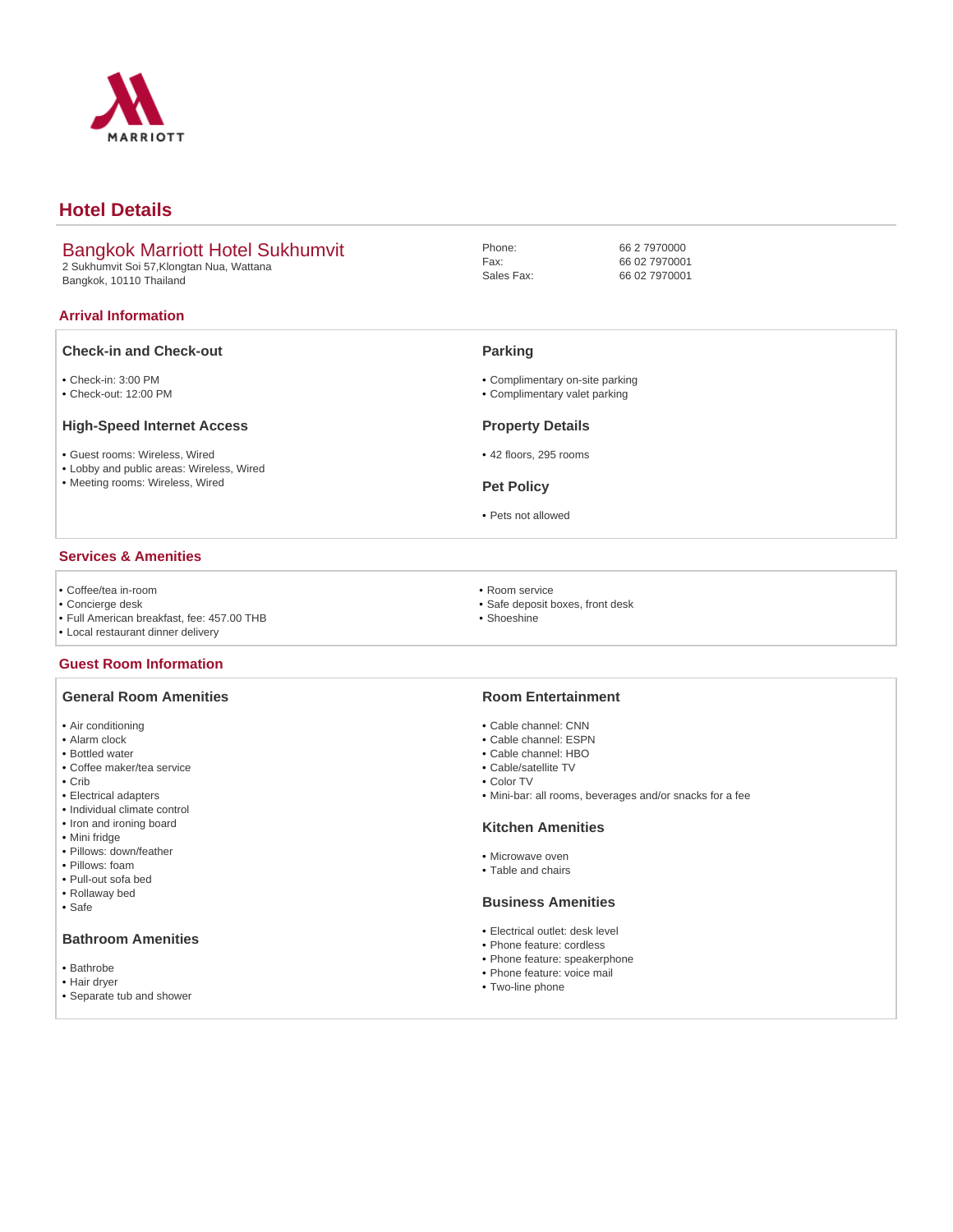## **Dining**

## **57th Street**

- International
- Open for breakfast, lunch and dinner
- Bright, bold and upbeat, this modern, all-day dining restaurant embodies the soul of home-style cooking. Distinct among Bangkok restaurants, 57th Street is conveniently located just steps from your guest room and is the perfect place to relax and unwind.

## **The District Grill Room & Bar**

- Steakhouse
- Open for dinner
- Guests looking for a Bangkok steakhouse experience unlike any other can look no further than The District, a tasty restaurant serving the finest cuts of meat in a stunning ambiance. Make a reservation and enjoy one of the top dining options in the city.

### **Fitness & Recreation**

#### **Fitness**

• Fitness Center

#### **Swimming**

- Outdoor Pool
- Whirlpool

#### **Spa**

Anne Semonin • Appointment required

#### **Golf**

- Alpine Golf & Sports Club 24.9 mile(s)
- Thai Country Club 27.3 mile(s)
- Royal Gems Golf City 25.2 mile(s)
- Thana City Golf & Country Club 19.8 mile(s)
- The Vintage Club 26.1 mile(s)
- Lakewood Country Club 17.4 mile(s)
- Riverdale Golf Club 23.2 mile(s)
- Muang Kaew Golf Course 16.2 mile(s)
- Summit Windmill Golf Club 18.6 mile(s)

### **Local Attractions**

• Museum of Science and Planetarium

## **Driving Directions from Airport**

### **Suvarnabhumi Bangkok International Airport – BKK**

#### Hotel direction: 18.4 mile(s) W

**Driving directions**From the passenger terminal, use Northern Access to an eightlane elevated road link - Bangkok-Chon Buri Highway (Motor Way) following Rama 9 Road sign and take exit at Rama 9. Turn left to Asoke-Montri road, turn left at Asoke intersection towards Sukhumvit road. Taking 2.5 miles and the hotel is on the left.

#### **This hotel does not provide shuttle service.**

• Alternate transportation: Hotel limousine services; fee: 2500 THB (one way) ;reservation required

• Estimated taxi fare: 300 THB (one way)

## **Octave Rooftop Lounge & Bar**

- Other
- Open for dinner
- As the premier rooftop bar Bangkok has to offer, Octave Bar and Lounge provides unforgettable city views and a relaxing ambiance. This cool, timeless bar and terrace situated on the top floor of the hotel offers a tasty dinner menu and cocktails.

## **Chocolate Cake Company**

- Other
- Open for breakfast, lunch and dinner
- As an indulgent destination unlike other café's in Bangkok, Chocolate Cake Company offers sinful desserts sure to satisfy any sweet tooth. Chocolate Cake Company specializes in grab-and-go gourmet coffee and decadent pastries, baked fresh daily.

### **Don Mueang International Airport – DMK**

Hotel direction: 9.3 mile(s) S

#### **This hotel does not provide shuttle service.**

• Estimated taxi fare: 350 THB (one way)